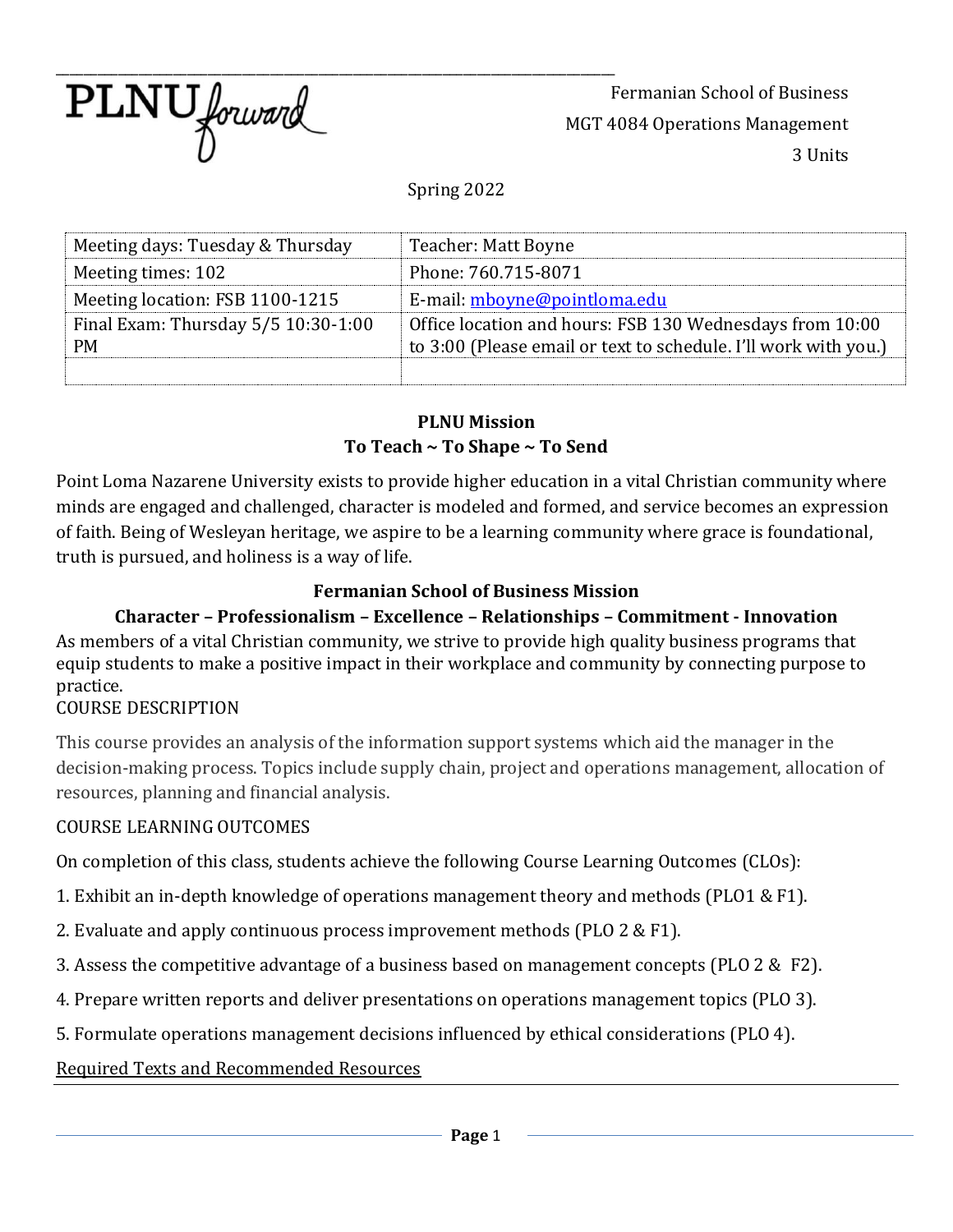- 1. [Operations Rules by Simchi-Levi](https://ebookcentral-proquest-com.pointloma.idm.oclc.org/lib/pointloma-ebooks/detail.action?docID=3339161) (Links to an external site.). The book is free via our electronic library, requires a sign in. Or you may purchase at **Better World Books (Links to an external site.)**, Amazon, etc.
- 2. *[Operations Management in the Supply Chain Decision and Cases](https://www.mheducation.com/highered/product/operations-management-supply-chain-decisions-cases-schroeder-goldstein/M9781260368109.html)* (Links to an external site.). Roger Schroeder and Susan Meyer Goldstein. Called OM in readings. 8th Copyright 2021. Please be sure to get the correct edition. The final case study will be on Amazon on page 489 and some of the older editions don't have it. ISBN10: 1260368106 ISBN13: 9781260368109
- 3. Ton, Z. (2014). *[The Good Jobs Strategy: How the smartest companies invest in employees to lower](https://www.zeynepton.com/book/)  costs and boost profits* [\(Links to an external site.\).](https://www.zeynepton.com/book/) Boston: New Harvest.
- 4. Student Subscription to the Digital Wall Street Journal
- 5. Over the first two months of class please watch and conduct further research on The Amazon Way at [https://www.youtube.com/watch?v=\\_Rk2T\\_KULSQ&list=PLg-](https://www.youtube.com/watch?v=_Rk2T_KULSQ&list=PLg-GJaDOxfTfaZEFdbmNLy_3_3LIDFrdo)GJaDOxfTfaZEFdbmNLy 3 3LIDFrdo .
- 6. Over the second two months of class please watch and conduct further research on the Walmart Effect a[t https://www.youtube.com/watch?v=aQKmgKn8R3I](https://www.youtube.com/watch?v=aQKmgKn8R3I)
- 7. Videos you may wish to use as supplemental sources [Professor Bussom's Operations Management](https://www.youtube.com/channel/UCocNOUZ5B1xToXCihKIoX7g/playlists) and [MIT Lean Six Sigma.](https://ocw.mit.edu/courses/aeronautics-and-astronautics/16-660j-introduction-to-lean-six-sigma-methods-january-iap-2012/lecture-videos/)

|                                 | Sample grade scale: |               |
|---------------------------------|---------------------|---------------|
| • Homework 650 Points           |                     |               |
| Midterm 100 Points<br>$\bullet$ | $A = 93 - 100$      | $C = 73 - 76$ |
| Final 100 Points<br>$\bullet$   | $A = 92 - 90$       | $C = 70 - 72$ |
| Amazon and Walmart 150 Points   | $B+=87-89$          | $D+=67-69$    |
|                                 | $B = 83 - 86$       | $D=63-66$     |
|                                 | $B = 80 - 82$       | $D = 60 - 62$ |
|                                 | $C+=77-79$          | $F = 0.59$    |
|                                 |                     |               |

Assessments and Grading

### **Applied Research Project-Amazon versus Walmart (15%):**

APA format is required for this assignment in the final submission. There is an individual course long assignment studying Amazon and Walmart from an operations perspective. You may partner and share as you like in preparation of the essay but the final submission must be your own work. If you are using a colleague's work as part of your submission, please cite accordingly.

The final submission is due on **May 2**, 2022 by Midnight.

Amazon versus Walmart … Who is doing better managing their operation relative to customer value proposition? Why? What data and facts support your position?

You will need to do additional research of the companies using published literature such as the Wall Street Journal, Industry Week, Barons Bloomberg, McKinsey and the 24/7 Supply Chain site. Then, based upon the theory and analysis please recommend a company between Amazon and Walmart for a long term, say 10-year, financial investment given the operational information uncovered. Please ensure you are creating evidence-based arguments, focused upon theoretical application of information and data.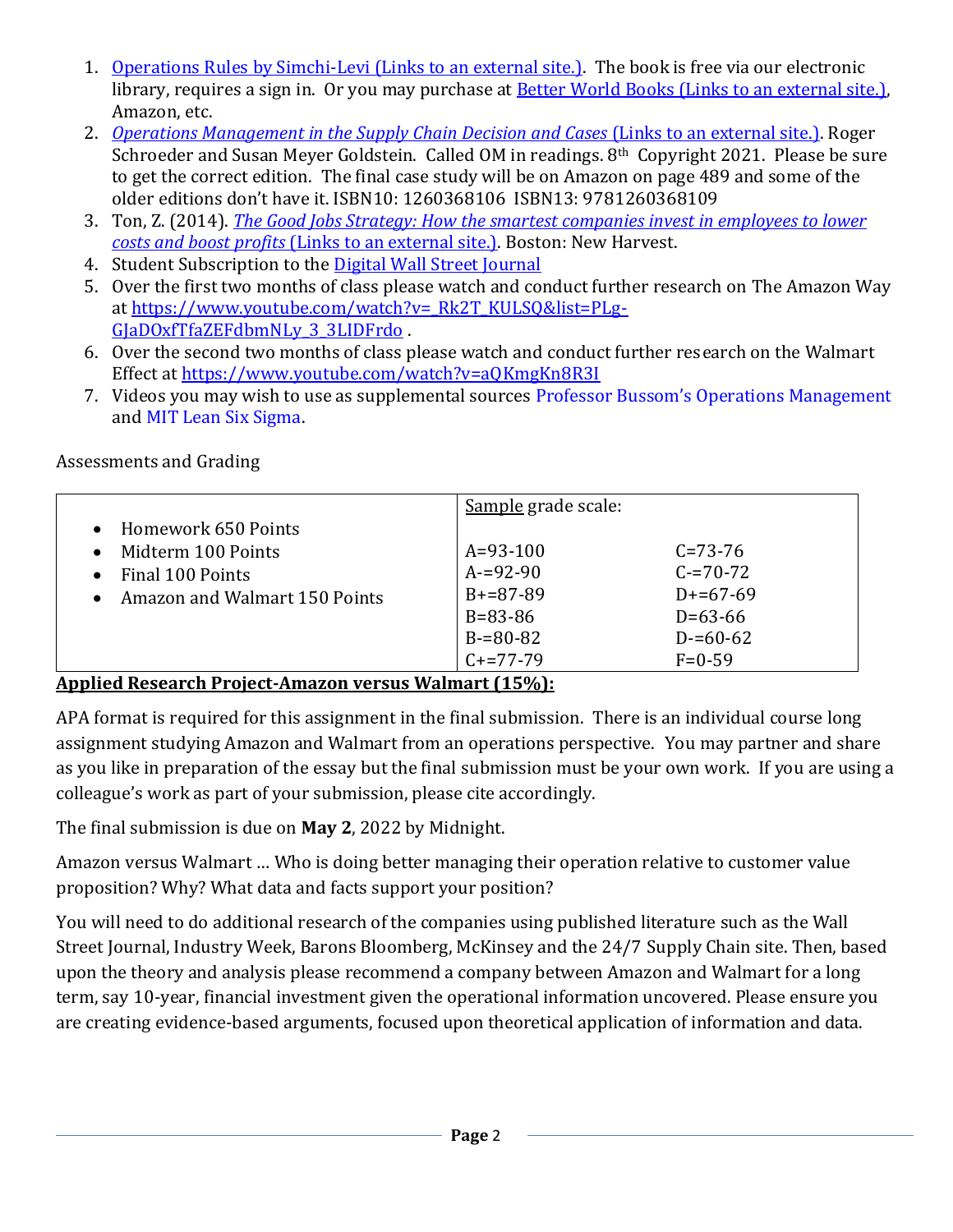The analysis, evaluation with supporting literature and conclusion should be about 10 pages (not including title and references) and be in APA format:

- 1. Value Proposition
- 2. Alignment of operational strategy to value proposition
- 3. Matching products, markets and strategies
- 4. Procurement methods
- 5. Risk management
- 6. Information systems and management
- 7. Operational excellence
- 8. Operational flexibility
- 9. Sustainability
- 10. Resiliency

Management Content Exam (5% as "one homework" assignment for management majors):

## **Friday, April 24th (2pm - 4pm) Saturday, April 25th (9am - 11am)**

All Management majors are required to demonstrate knowledge of material expected of persons who graduate with a major in management. You are required to take a department exam that will be administered by the Fermanian School of Business (FSB) as a requirement in our Operations Management class. But, the exam will test your knowledge of material beyond that presented in this course to include organizational behavior and human resources. An exam day and time will be scheduled and communicated by Justine, the Operations Manager for the Fermanian School of Business.

After the exam is administered, a grading scale will be developed by the FSB and points will be assigned depending on your performance on the exam. A total of 5% or 50 points is possible. It is imperative that you take this exam seriously and do your best. A poor score, relative to your peers, will result in a score significantly less than 50 points and will impact your overall grade for MGT 4084. **You will be given a class off and missed homework, around that time.** If you are not a management major we will meet in class as scheduled with homework. If you are a management major and don't attend the test then 5% will be deducted from your final grade.

# INCOMPLETES AND LATE ASSIGNMENTS

A 25% penalty could be assessed for any late work. All assignments are to be submitted/turned in by the beginning of the class session when they are due—including assignments posted in Canvas. Incompletes will only be assigned in extremely unusual circumstances.

# **SPIRITUAL CARE**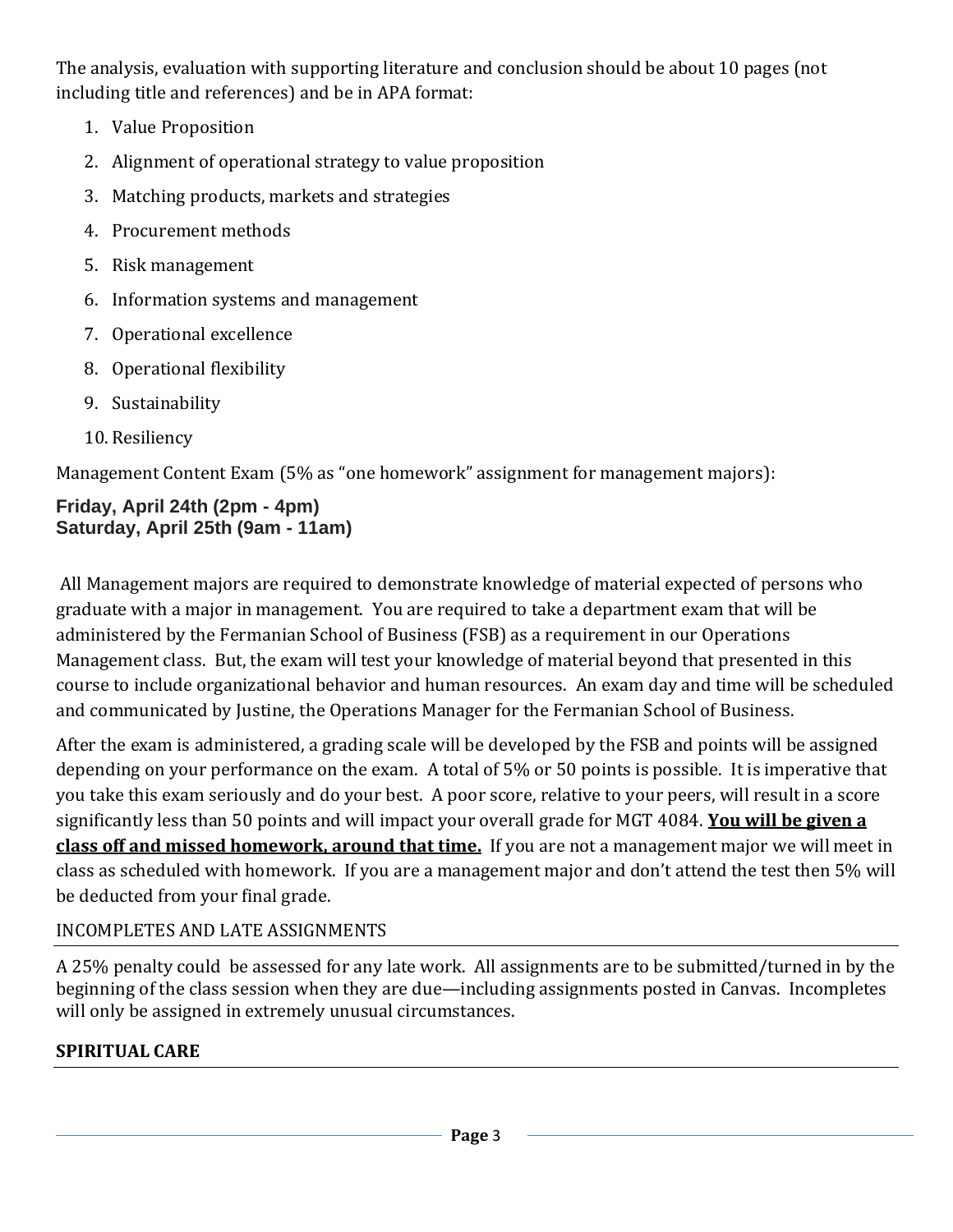Please be aware PLNU strives to be a place where you grow as whole persons. To this end, we provide resources for our students to encounter God and grow in their Christian faith.

If students have questions, a desire to meet with the chaplain or have prayer requests you can contact the [Office of Spiritual Development](https://www.pointloma.edu/offices/spiritual-development)

## **PLNU COPYRIGHT POLICY**

Point Loma Nazarene University, as a non-profit educational institution, is entitled by law to use materials protected by the US Copyright Act for classroom education. Any use of those materials outside the class may violate the law.

## **PLNU ACADEMIC HONESTY POLICY**

Students should demonstrate academic honesty by doing original work and by giving appropriate credit to the ideas of others. Academic dishonesty is the act of presenting information, ideas, and/or concepts as one's own when in reality they are the results of another person's creativity and effort. A faculty member who believes a situation involving academic dishonesty has been detected may assign a failing grade for that assignment or examination, or, depending on the seriousness of the offense, for the course. Faculty should follow and students may appeal using the procedure in the university Catalog.

See [Academic Policies](https://catalog.pointloma.edu/content.php?catoid=52&navoid=2919#Academic_Honesty) for definitions of kinds of academic dishonesty and for further policy information.

## **PLNU ACADEMIC ACCOMMODATIONS POLICY**

PLNU is committed to providing equal opportunity for participation in all its programs, services, and activities. Students with disabilities may request course-related accommodations by contacting the Educational Access Center (EAC), located in the Bond Academic Center [\(EAC@pointloma.edu](mailto:EAC@pointloma.edu) or 619-849-2486). Once a student's eligibility for an accommodation has been determined, the EAC will issue an academic accommodation plan ("AP") to all faculty who teach courses in which the student is enrolled each semester.

PLNU highly recommends that students speak with their professors during the first two weeks of each semester/term about the implementation of their AP in that particular course and/or if they do not wish to utilize some or all of the elements of their AP in that course.

Students who need accommodations for a disability should contact the EAC as early as possible (i.e., ideally before the beginning of the semester) to assure appropriate accommodations can be provided. It is the student's responsibility to make the first contact with the EAC.

## **PLNU ATTENDANCE AND PARTICIPATION POLICY**

Regular and punctual attendance at all class sessions is considered essential to optimum academic achievement. If the student is absent for more than 10 percent of class sessions, the faculty member will issue a written warning of de-enrollment. If the absences exceed 20 percent, the student may be deenrolled without notice until the university drop date or, after that date, receive the appropriate grade for their work and participation.

## **USE OF TECHNOLOGY**

In order to be successful in your course, you'll need to meet the minimum technology and system requirements; please refer to the *[Technology and System Requirements](https://help.pointloma.edu/TDClient/1808/Portal/KB/ArticleDet?ID=108349)* information. Additionally,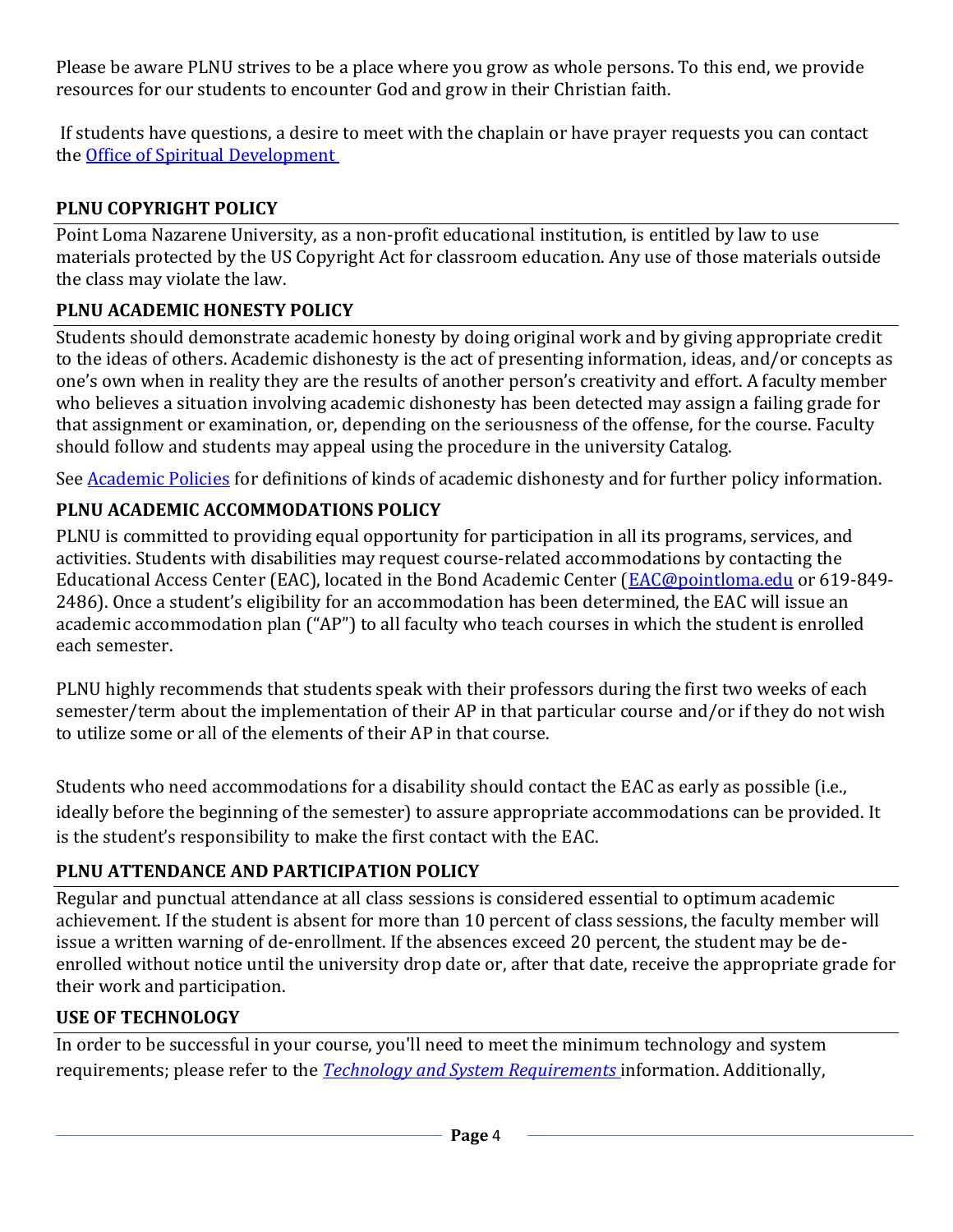students are required to have headphone speakers, microphone, or webcams compatible with their computer available to use for any online or hybrid classes. Please note that any course with online proctored exams require a computer with a camera (tablets are not compatible) to complete exams online.

Problems with technology do not relieve you of the responsibility of participating, turning in your assignments, or completing your class work.

### **FINAL EXAMINATION POLICY**

Successful completion of this class requires taking the final examination **on its scheduled day**. No requests for early examinations or alternative days will be approved.

### **COURSE SCHEDULE AND ASSIGNMENTS**

| Mon Jan 17,<br>2022 | Assignment Homework #1                                                                                        |
|---------------------|---------------------------------------------------------------------------------------------------------------|
| Mon Jan 24,<br>2022 | Assignment Homework #2                                                                                        |
| Mon Jan 31,<br>2022 | Assignment Homework #3 Amazon and Walmart First Draft                                                         |
| Mon Feb 7,<br>2022  | Assignment Homework #4                                                                                        |
| Mon Feb 14,<br>2022 | Assignment Homework #5                                                                                        |
| Mon Feb 21,<br>2022 | Assignment Homework #6                                                                                        |
| Mon Feb 28,<br>2022 | <b>Assignment Homework #7</b>                                                                                 |
| Fri Mar 4,<br>2022  | Assignment Homework #8 March 4, 2022 Amazon and Walmart Part 3 (50 points)-<br><b>Friday Night Difference</b> |
| Thu Mar 17,<br>2022 | Assignment Homework #9 March 21, 2022 Take home mid-term (100 points)                                         |
| Mon Mar 28,<br>2022 | Assignment Homework #10 March 28, 2022 Good Jobs Strategy (50 points)                                         |